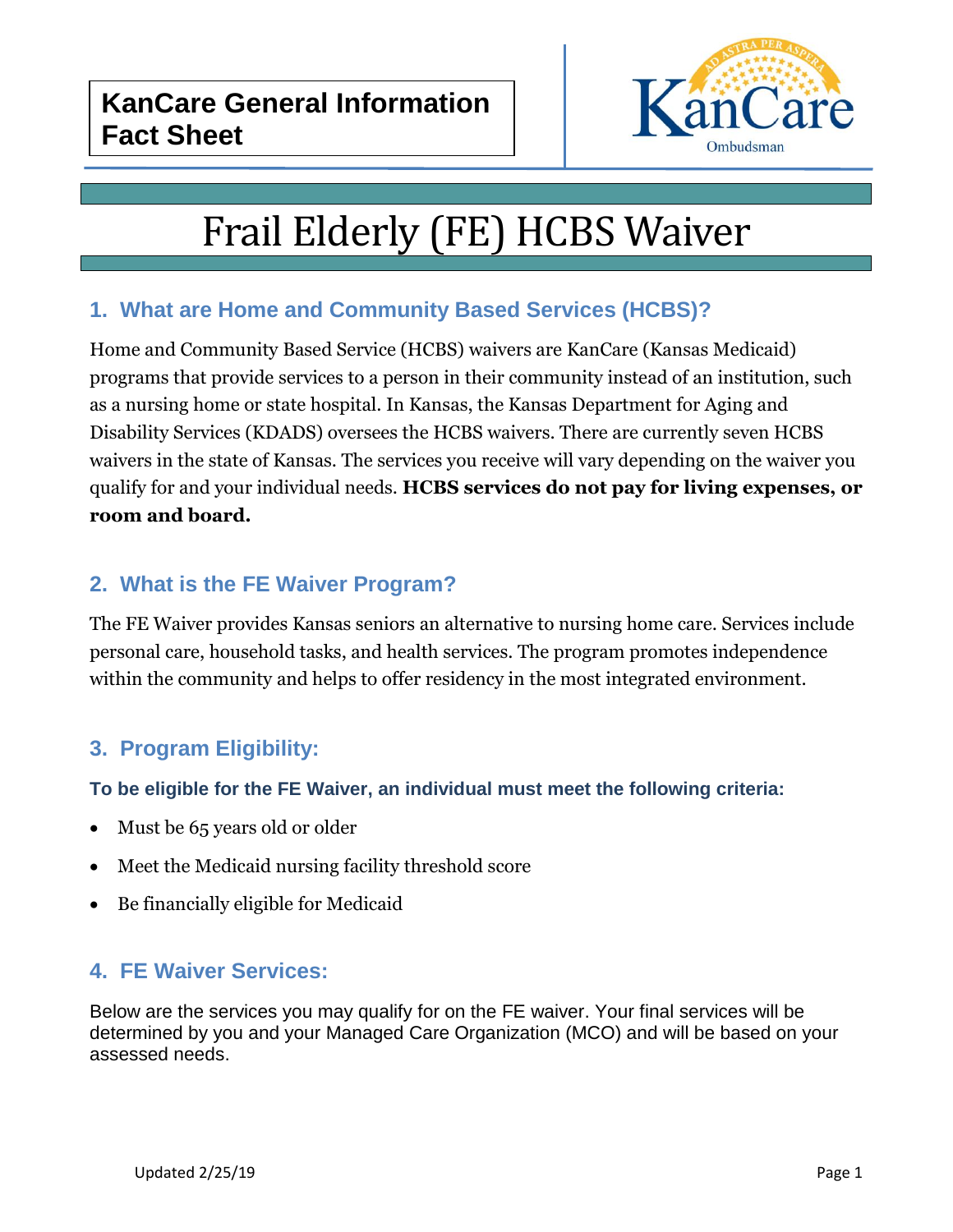

- **Adult Day Care -** Adult Day Care provides activities meeting the needs and interests (for example, social, intellectual, cultural, economic, emotional, and physical) of the person to help them maintain physical and social function. This service includes basic nursing and daily supervision or physical assistance with eating, mobility, bathing, and dressing.
- **Assistive Technology -** Assistive Technology provides supports or items that address the person's needs as documented in their Person-Centered Service Plan. These services are designed to enhance an individual's independence or abilities through purchase of adaptive equipment, assistive technology, or home modification.
- **Personal Care Services -** Personal Care Services provides supervision and/or physical assistance with instrumental activities of daily living (IADLs) and activities of daily living(ADLs), health maintenance activities, and in some cases socialization/recreation.
- **Financial Management Services -** Financial Management Service (FMS) provides administrative and payroll services for people who choose to self-direct some or all of their services. FMS provides payroll, payment, reporting services, employer orientation, skills training, and other fiscal-related/administrative services to participant-employers.
- **Home Telehealth -** Home Telehealth is a remote monitoring system that includes education, counseling, and nursing supervision. It allows the person to manage their disease(s) and recognize issues before their health declines. This system is monitored by a nurse who is alerted if survey responses, and/or vital sign measurements shows a need for follow-up by a health care professional.
- **Medication Reminder -** Medication Reminder service provides a scheduled reminder to the person when it's time for him or her to take their medications. This service may also include a medication dispenser which stores and dispenses medications at the appropriate time.
- **Nursing Evaluation Visit -** Nursing Evaluation Visit is an evaluation completed by a nurse to see which personal care services worker may best meet the needs of the person and any special instructions or requests of the person regarding delivery of services.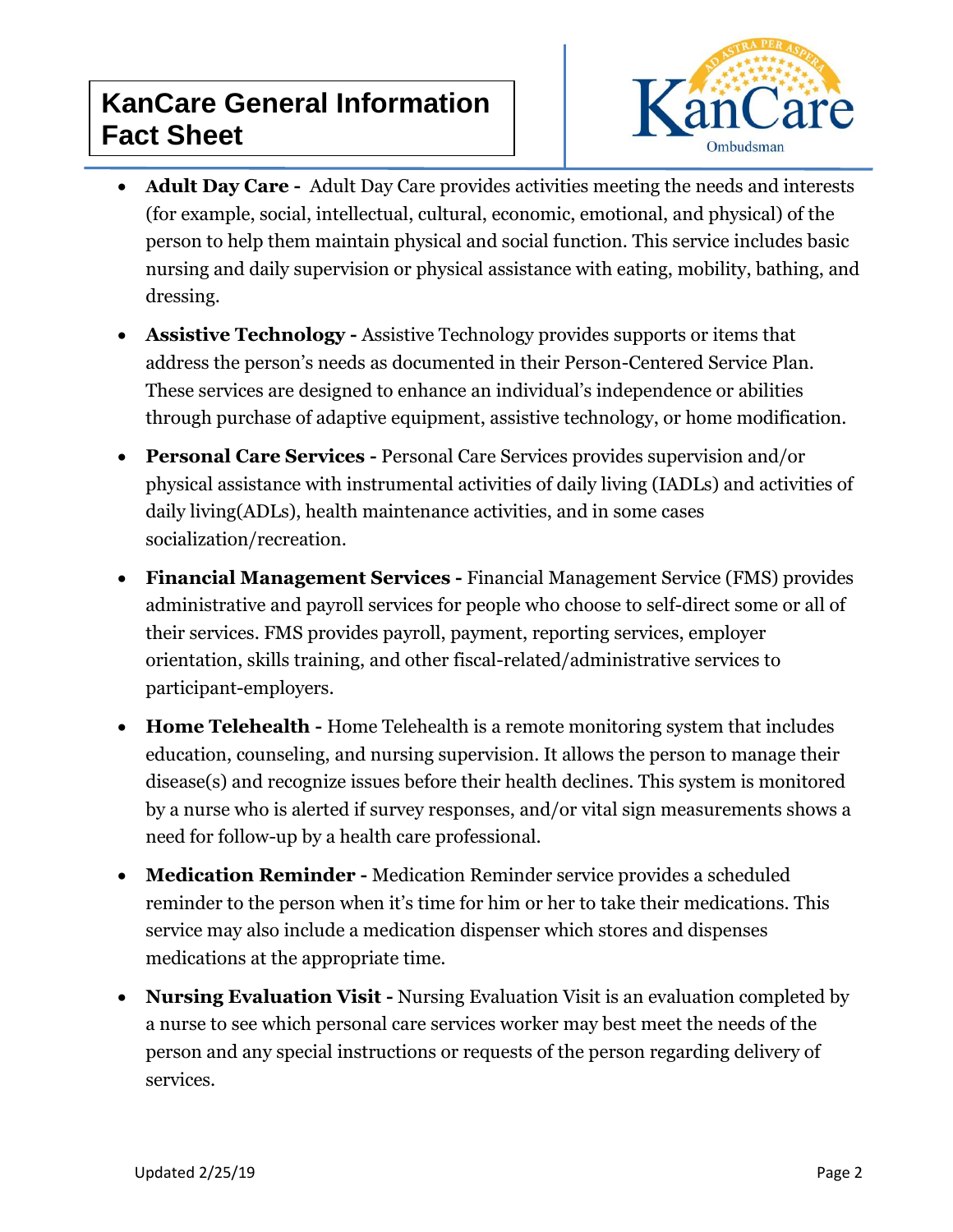

- **Oral Health Services -** Oral Health Services provide dental services based on a person's level of need. Oral Health Services include accepted dental procedures, which include diagnostic, prophylactic, and restorative care. These services allow for the purchase, adjustment, and repair of dentures, which are provided to adults on the FE Waiver.
- **Personal Emergency Response -** Personal Emergency Response provides electronic devices with portable buttons worn by the person to provide access to assistance or emergency help 24hours a day.
- **Wellness Monitoring -** Wellness Monitoring allows regularly scheduled nursing visits to check a person's health status and monitor for changes in health and wellbeing.
- **Comprehensive Support -** Comprehensive Support provides one-on-one support and observation to supervise and assist with incidental care as needed in order to meet the person's health and welfare needs. This does not include hands-on nursing, but is completed by a worker present to supervise the person and to assist with minor care as needed. There are additional criteria required in order to qualify for this service.
- **Enhanced Care Services -** Provides immediate supervision or physical assistance with tasks such as toileting, transferring, mobility, and medication reminders as needed, or to contact a doctor, hospital, or medical professional in the event of an emergency while the participant is sleeping. There are additional criteria required in order to qualify for this service.

# **5. How many hours of service can I have once I am approved for FE Waiver services?**

Not all individuals who receive FE Waiver services will receive the same services or the same amount of services. Service hours are based on the assessed needs of the individual. The Managed Care Organization will meet with you and create and individualized, Person-Centered Service Plan based on your assessed needs.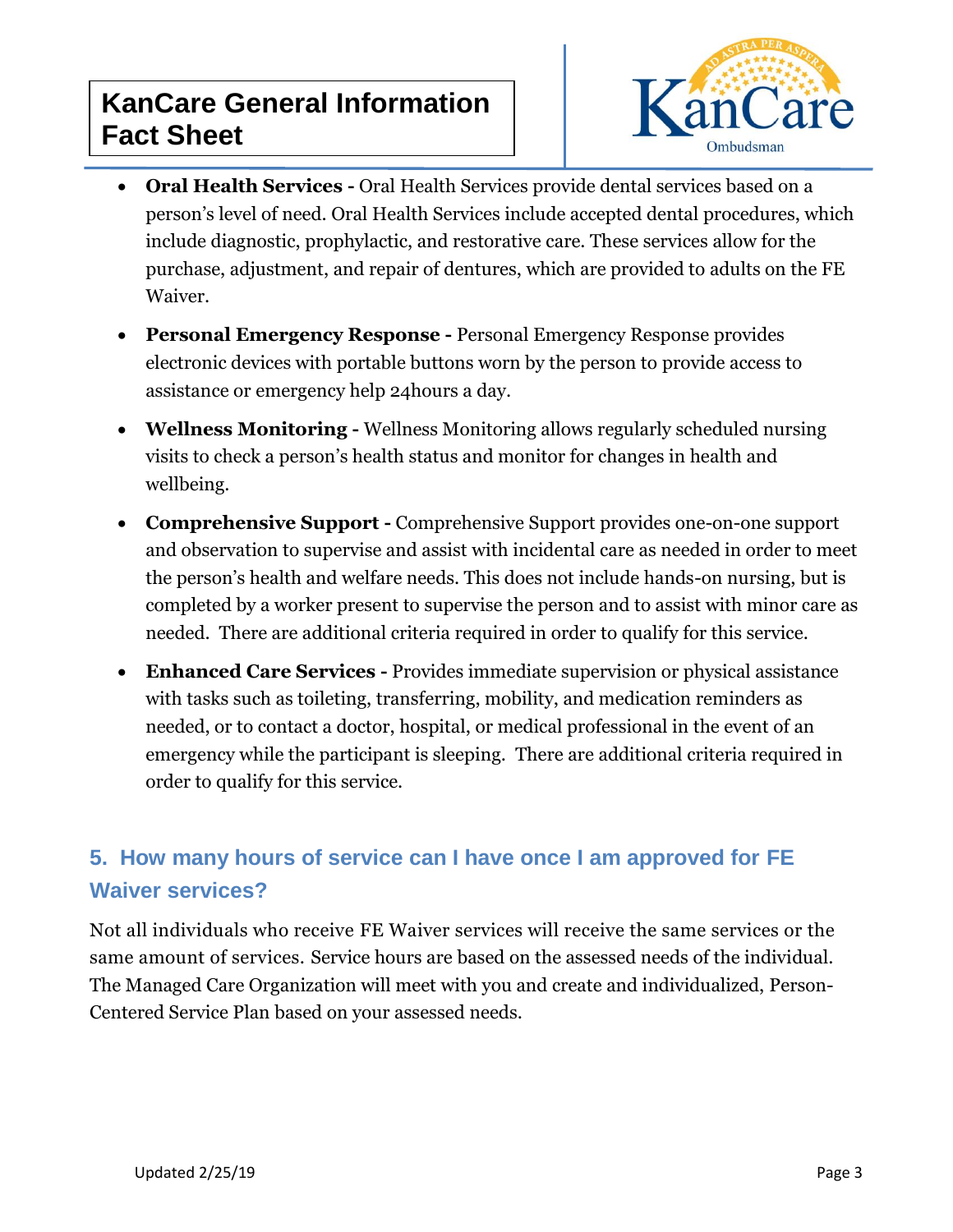

## **6. What are the income and asset guidelines for HCBS Waiver programs?**

Once you have been approved for functional eligibility for an HCBS waiver, KanCare will look only at the income and assets of the person who will receive services. However, for married couples, the eligibility process will look at both persons income and assets and may do a division of assets. (see [Division of Assets Fact Sheet](https://www.kancare.ks.gov/docs/default-source/Consumers/benefits-and-services/fact-sheets/divisions-of-assets_01-18.pdf?sfvrsn=76e04d1b_6) on KanCare website)

- **Assets:** The resource limit for the HCBS program is \$2,000 for single persons and there are special resource provisions for those individuals who have a spouse (see [Division of Assets Fact Sheet](https://www.kancare.ks.gov/docs/default-source/Consumers/benefits-and-services/fact-sheets/divisions-of-assets_01-18.pdf?sfvrsn=76e04d1b_6) on KanCare website).
- **Income:** You may have to help pay for part of your services if you (the person who receives the services) have income of more than \$747 per month in the form of a monthly premium called a "Client Obligation."

## **7. How do you calculate the monthly premium (Client Obligation)?**

Take the KanCare Member's total gross monthly income - \$747 = Monthly Client Obligation

- **Example 1:** Gross Monthly income of \$1250 \$747 = \$503 Monthly Client Obligation
- **Example 2:** Gross Monthly income of \$900 \$747 = \$153 Monthly Client Obligation

#### **What if my gross income is \$2,313 or higher (300% or more above the federal poverty level)?**

- **Cost of Care Determination:** The expected monthly cost of your care (determined by the Person-Centered Service Plan, set by the MCO) must be higher than your Client Obligation, or you may be ineligible for this program.
- If your gross monthly income is less than \$2313, the cost of care determination does **not** apply to you.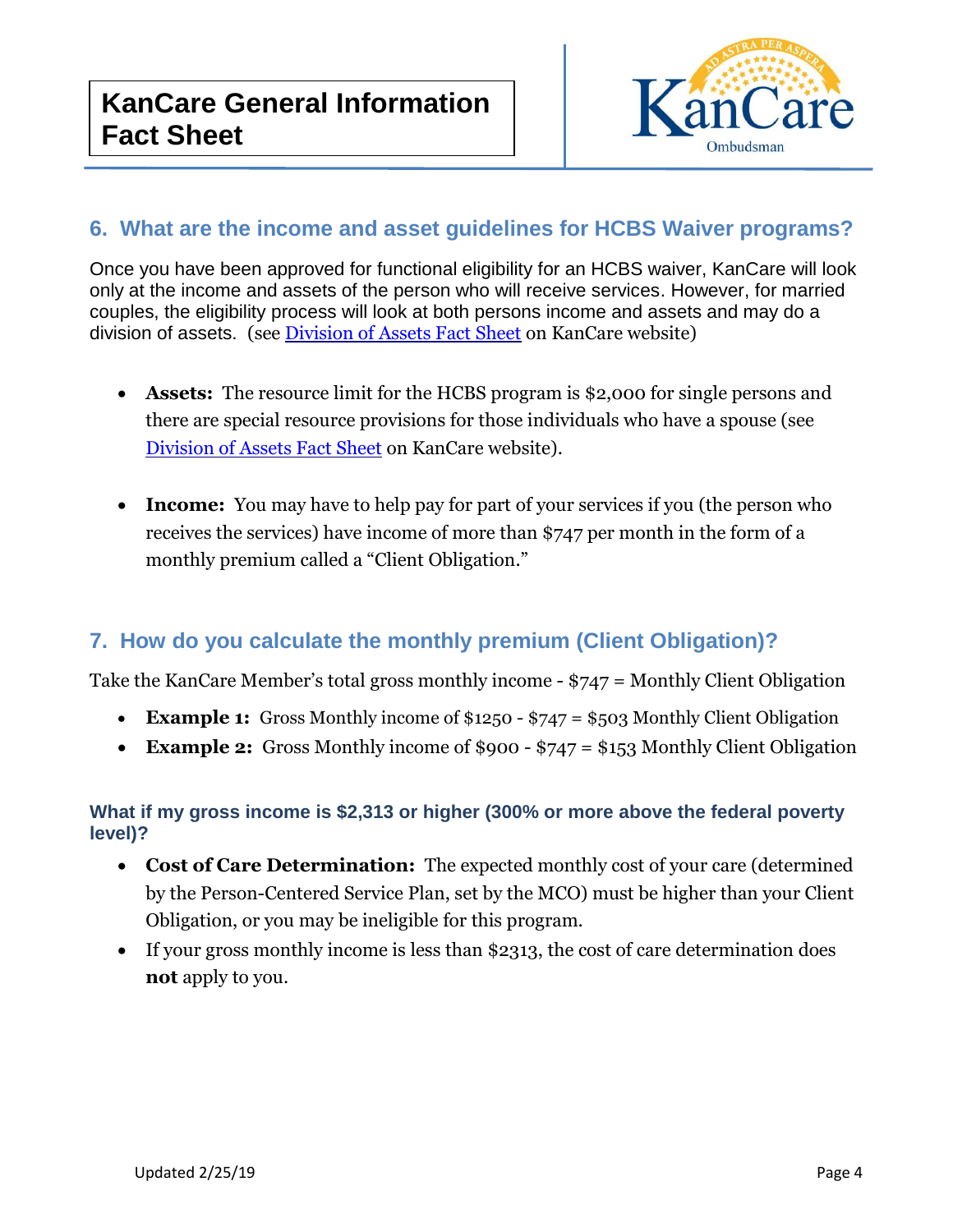

# **8. Can I reduce my monthly premiums?**

Participants may be able to reduce the amount they owe on their Client Obligation by submitting receipts for medical costs not covered by insurance for member (out-of-pocket medically necessary expenses). These receipts must be submitted to the KanCare Clearinghouse.

#### **Examples of Allowable Expenses:**

- Health Insurance Premiums (Medicare, Medicare Supplemental, Private Insurance)
- Medically necessary expenses that Medicaid, Medicare and other health insurance does not cover

The examples below repeat the Client Obligation calculation from Question 7, but reduces that monthly premium by the amount the individual is paying out-of-pocket from a separate health insurance premium (for example, **an out-of-pocket Blue Cross Blue Shield (BCBS) insurance premium of \$150/month**).

Take the KanCare Member's total gross monthly income - \$747 - Premium for other health insurance paid out-of-pocket = Monthly Client Obligation.

- **Example 1:** Gross Monthly income of \$1250 \$747 **- \$150** = \$353 Monthly Client Obligation
- **Example 2:** Gross Monthly income of \$900 \$747 **- \$150** = \$3.00 Monthly Client Obligation

# **9. How do I apply for FE Waiver services?**

- 1) **Applying for Functional Eligibility-** Contact the local Aging and Disability Resource Center (ADRC) by calling 855-200-2372 to request a functional assessment for FE services. The functional assessment tool will determine if you meet functional eligibility criteria for the FE program.
	- If you ARE NOT functionally eligible: You may be referred to other resources that may be able to help. You will also be told about your rights and what to do if you disagree with the decision.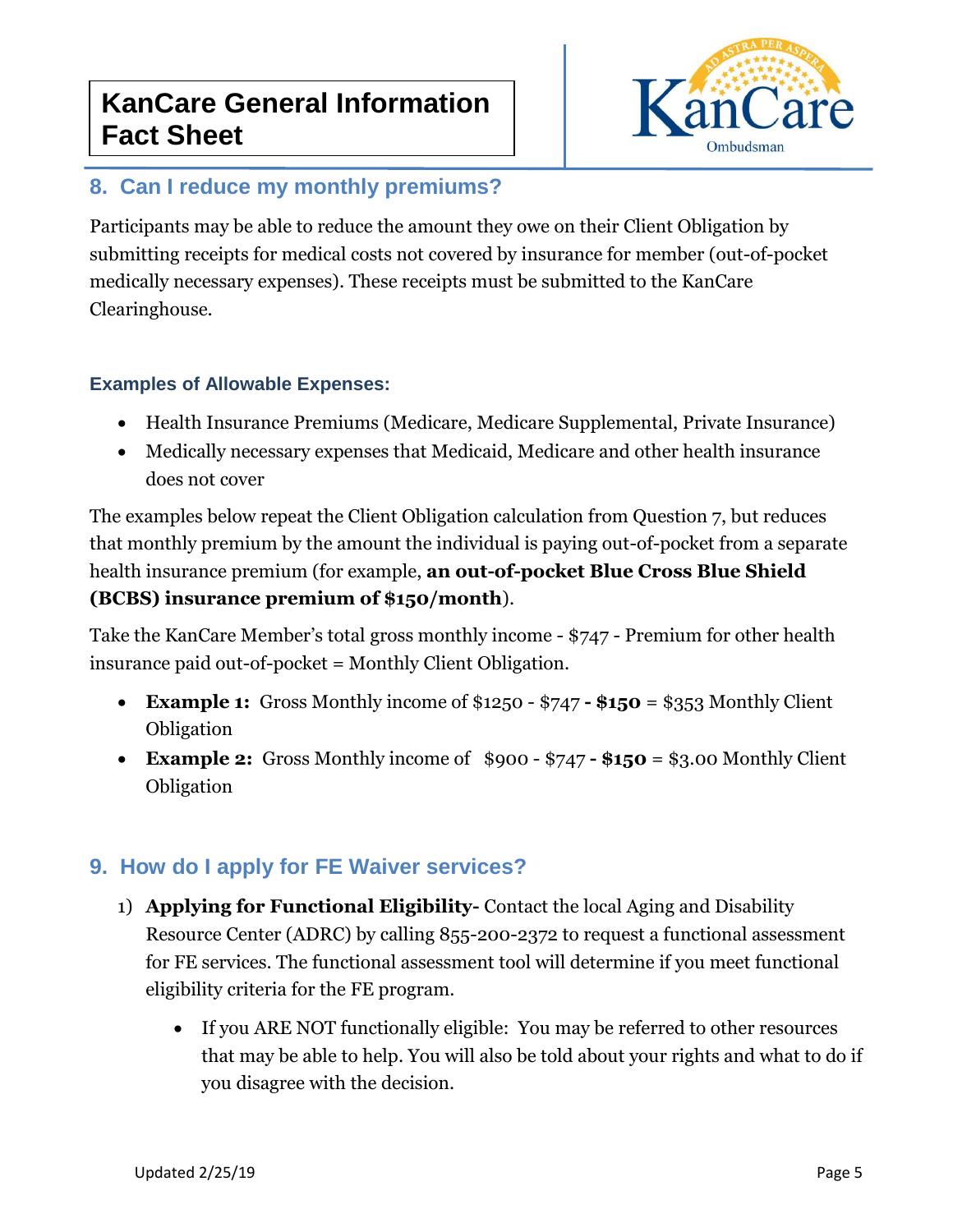

- 2) **Apply for Financial Eligibility** (through the KanCare Clearinghouse). Do not wait for Functional Eligibility approval before you start the application for **Financial Eligibility**. You want to apply as early in the process as possible. The KDHE Eligibility team at the KanCare Clearinghouse determines if a person is financially eligible for HCBS Waiver programs.
- 3) **Choose the managed care organization (MCO)** that fits your needs best. You can select an MCO at the time of application or within 90 days from your initial enrollment date. (This is true for new applicants only. For ongoing beneficiaries, switching program types or adding on HCBS waiver services doesn't allow you to choose a new MCO; you will need to wait until your annual open enrollment period.)

# **10. What happens once I'm approved for HCBS Services (Starting HCBS Services)?**

- a. Once approved for the HCBS waiver (functionally and financially) you'll be informed of your monthly Client Obligation (by KDHE and the KanCare Clearinghouse.)
- b. An MCO Care Coordinator will also be assigned to you. This MCOs Managed Care Coordinator will meet with you (and your family if appropriate) to talk about your needs, service options, and how much help you can expect to get. They will create an individualized, Person-Centered Service Plan based on your assessed needs.
- c. You can decide from self-directed care, agency-directed care or a combination of the two. Your MCO Care Coordinator can help explain these options.
	- **Agency Directed Care:** Agency directed services typically have an agency hiring, firing and scheduling staff to come to a person's home to assist them with activities of daily life.
	- **Self-Direction:** Self direction is based on the belief that people receiving services should be able to make decisions about their services if they want to, including who provides them. When you choose self-direction, you are responsible for finding, selecting, hiring, training and monitoring your own staff. A financial management service (FMS) provider will assist you with payroll services.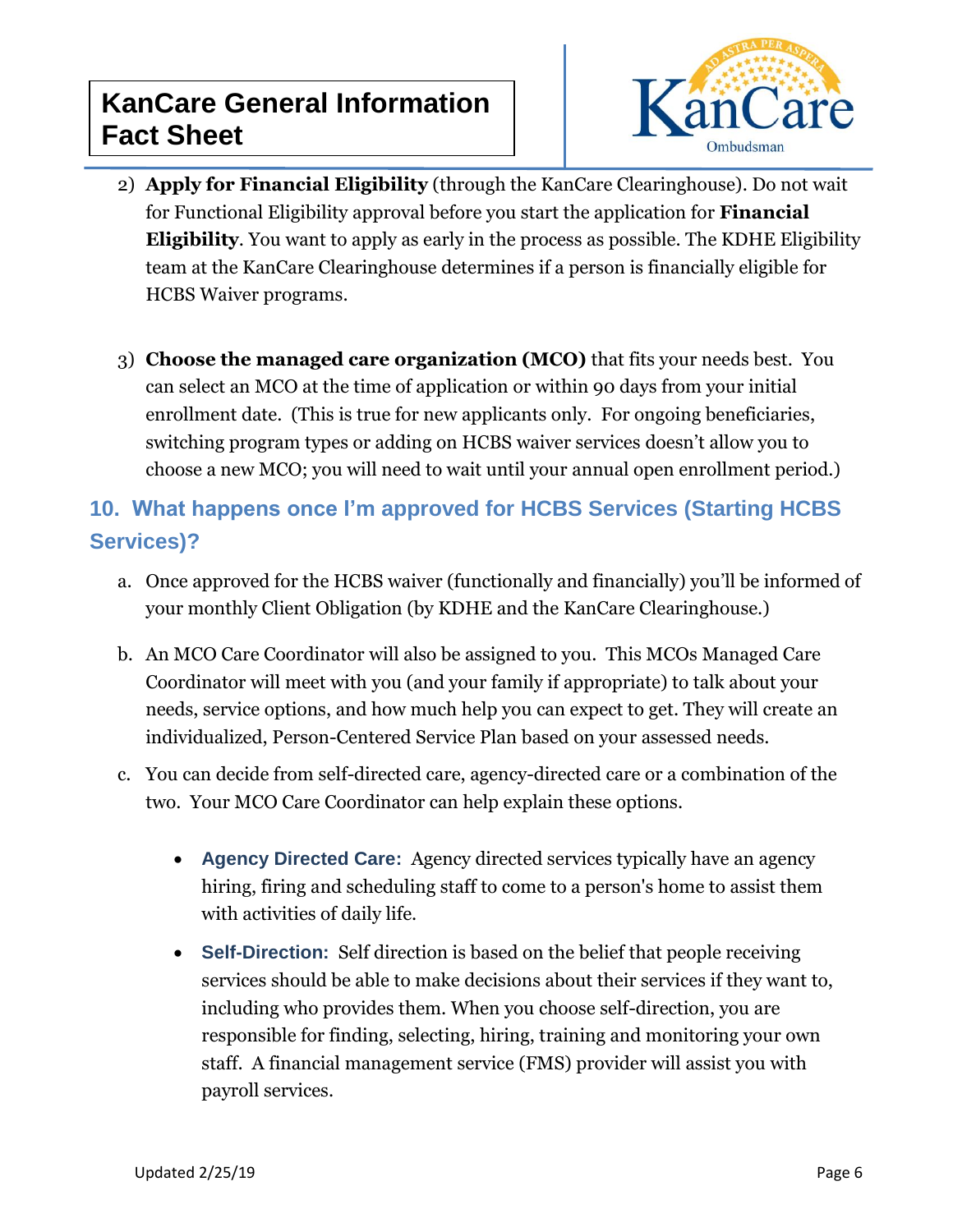

# **11. How to avoid losing services (Maintaining Services)?**

- a. Use services at least monthly.
- b. Participate in annual functional assessment.
- c. Participate in updating your Person-Centered Service Plan at least annually.
- d. Turn in your KanCare renewal (plus any requested documents) annually and **on time**.
- e. Notify the KanCare Clearinghouse **and** your managed care organization (Aetna, Sunflower, or UnitedHealthcare) if you move or information changes (including income changes).
- f. Read any notices from KanCare carefully and right away. Respond to all requests for information in a timely manner.

## **12. Wait List information:**

The FE waiver does not currently have a wait list.

## **13. Crisis and Exception:**

There are **no crisis and exception** criteria for the FE waiver because there currently is no wait list.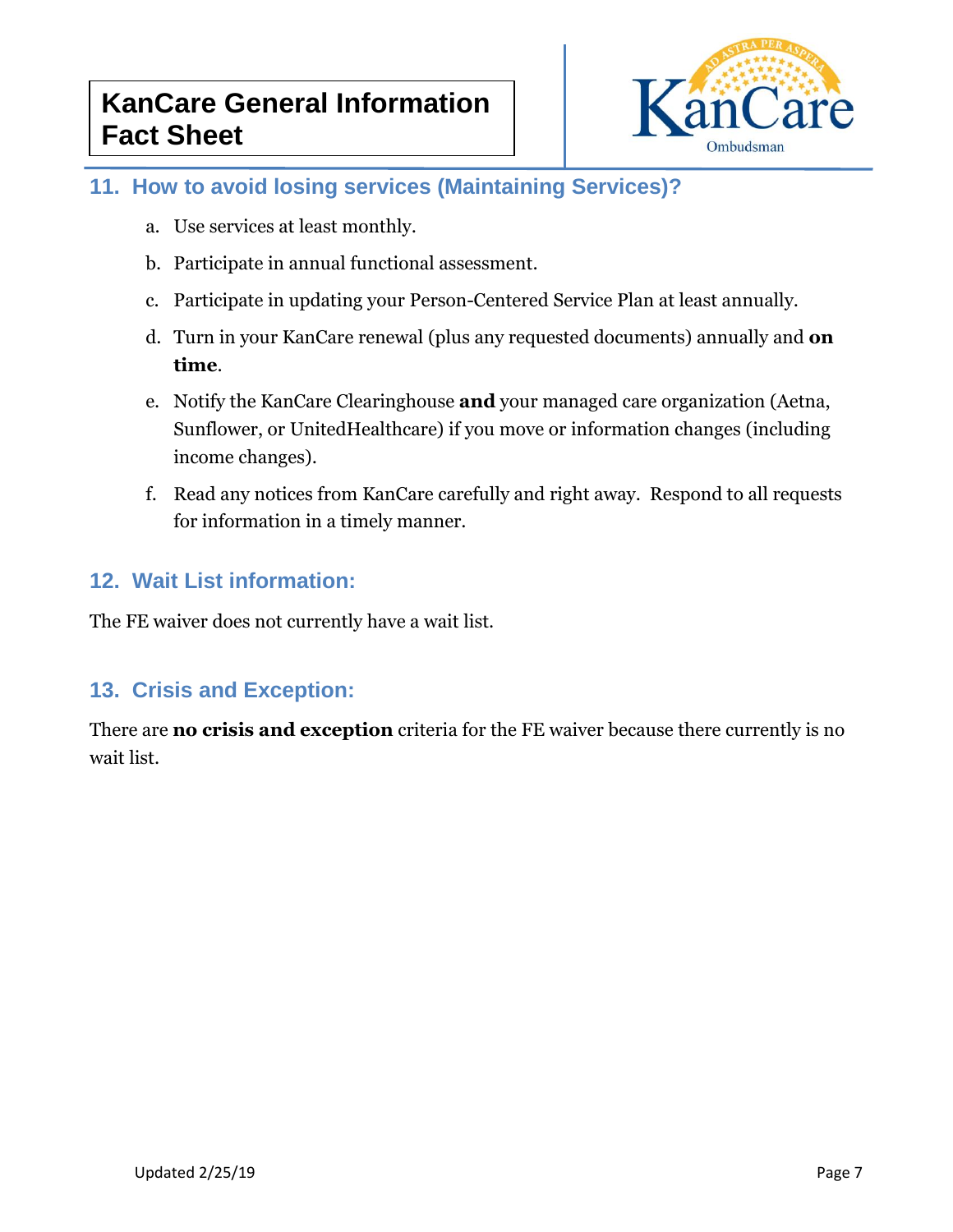

# **14. Frequently Asked Questions**

#### **How to make sure I'm choosing the Managed Care Organization (MCO) that's best for me?**

- Make sure your critical or favorite providers are in the MCO's provider network. Check to make sure the providers you use for all services are listed with the MCO you choose.
- Look at the **[2019 Health Plan Highlights](https://www.kancare.ks.gov/consumers/benefits-services)** (MCO Differences Chart) to view the extra services provided by each MCO.

## **Will HCBS FE services pay for an individual who chooses to live in an Assisted Living Facility, Residential Health Care Facility, Home Plus or Boarding Care Home?**

• The HCBS FE program will pay for some but not all services delivered to you in an Assisted Living Facility, Residential Health Care Facility, Home Plus or Boarding Care Home. You are responsible for paying for your room and raw food costs. HCBS/FE will pay for the direct services provided to the participant in accordance with the plan of care (Person-Centered Service Plan).

#### **Can my family be paid for helping me?**

• You can choose a family member to provide Attendant Care Services. The family member cannot be a spouse or a person who has been appointed by you or the court to represent you (Acting on Behalf, Activated Durable Power of Attorney, and Guardian/Conservator).

# **15. Who do I contact when I have questions?**

- **Point of Entry (Functional Eligibility) – Aging and Disability Resource Center**
	- o Contact your local ADRC 1-855-200-2372 to request a Functional Assessment.
- **FE Waiver Program Manager**
	- $\circ$  To receive additional information about the HCBS FE Program please contact:
		- **•** Phone: (785) 296-4983